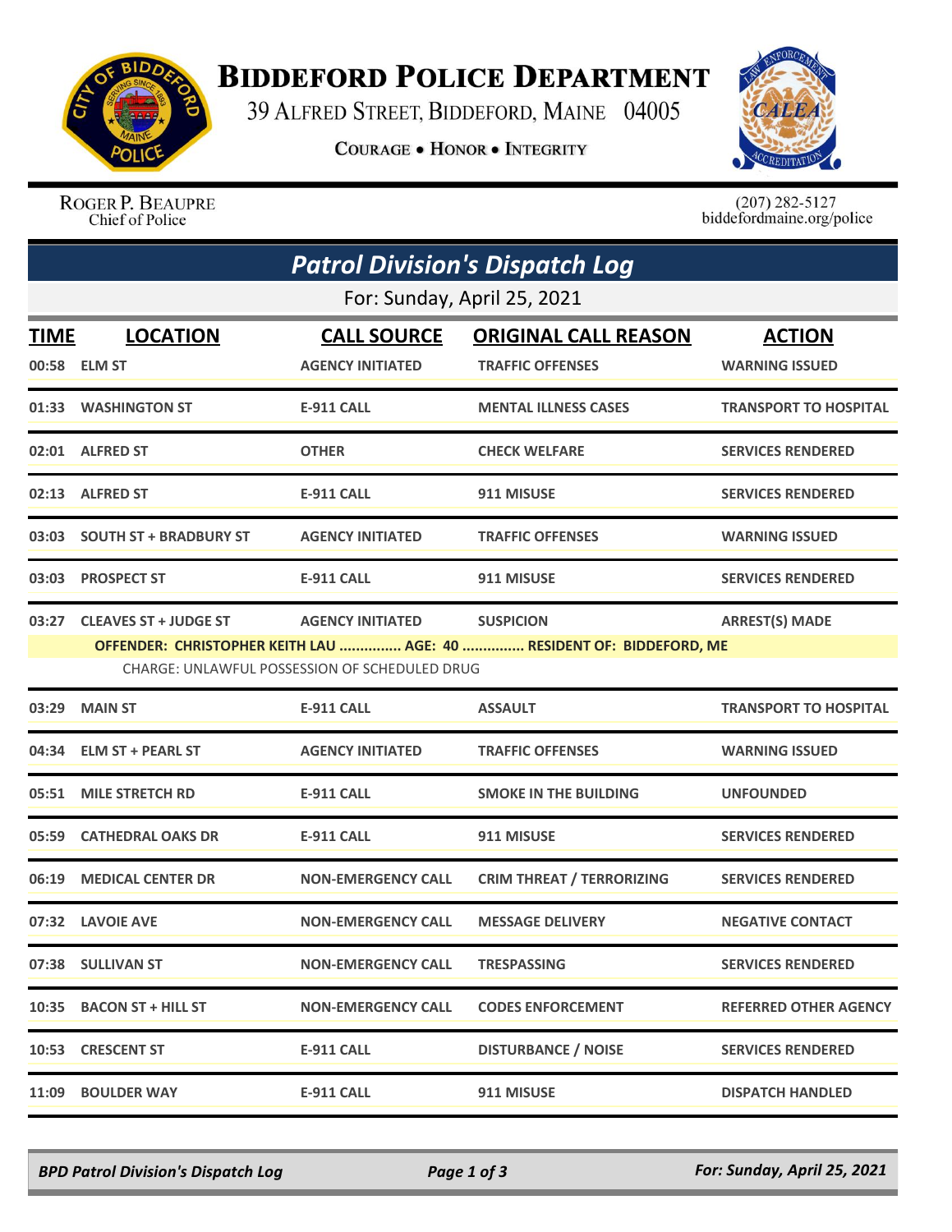| <b>TIME</b> | <b>LOCATION</b><br>11:16 PIERSONS LN                                                                                       | <b>CALL SOURCE</b><br><b>NON-EMERGENCY CALL</b> | <b>ORIGINAL CALL REASON</b><br><b>DOMESTIC COMPLAINTS</b> | <b>ACTION</b><br><b>REPORT TAKEN</b> |  |  |
|-------------|----------------------------------------------------------------------------------------------------------------------------|-------------------------------------------------|-----------------------------------------------------------|--------------------------------------|--|--|
|             | 11:43 ELM ST                                                                                                               | <b>E-911 CALL</b>                               | <b>ASSAULT</b>                                            | <b>SERVICES RENDERED</b>             |  |  |
|             | 11:53 SIMARD AVE                                                                                                           | <b>NON-EMERGENCY CALL</b>                       | <b>ANIMAL COMPLAINT</b>                                   | <b>SERVICES RENDERED</b>             |  |  |
| 12:06       | <b>BACON ST</b>                                                                                                            | <b>NON-EMERGENCY CALL</b>                       | <b>DOMESTIC COMPLAINTS</b>                                | <b>REPORT TAKEN</b>                  |  |  |
|             | 12:55 MARINER WAY                                                                                                          | <b>E-911 CALL</b>                               | 911 MISUSE                                                | <b>DISPATCH HANDLED</b>              |  |  |
|             | 14:09 MT VERNON ST                                                                                                         | <b>NON-EMERGENCY CALL</b>                       | <b>CIVIL COMPLAINT</b>                                    | <b>CIVIL COMPLAINT</b>               |  |  |
| 14:22       | <b>ALFRED ST</b>                                                                                                           | <b>WALK-IN AT STATION</b>                       | <b>CIVIL COMPLAINT</b>                                    | <b>SERVICES RENDERED</b>             |  |  |
|             | 14:32 ST MARYS ST + MAIN ST                                                                                                | <b>WALK-IN AT STATION</b>                       | <b>THEFT</b>                                              | <b>REPORT TAKEN</b>                  |  |  |
|             | 14:56 ADAMS ST                                                                                                             | <b>NON-EMERGENCY CALL</b>                       | <b>TRESPASSING</b>                                        | <b>SERVICES RENDERED</b>             |  |  |
|             | 16:18 ALFRED ST                                                                                                            | <b>WALK-IN AT STATION</b>                       | <b>MENTAL ILLNESS CASES</b>                               | <b>TRANSPORT TO HOSPITAL</b>         |  |  |
|             | 17:19 ALFRED ST                                                                                                            | <b>WALK-IN AT STATION</b>                       | <b>MENTAL ILLNESS CASES</b>                               | <b>SERVICES RENDERED</b>             |  |  |
|             | 17:38 ALFRED ST + WELLSPRING RD                                                                                            | <b>AGENCY INITIATED</b>                         | <b>TRAFFIC OFFENSES</b>                                   | <b>WARNING ISSUED</b>                |  |  |
|             | 17:47 ELM ST                                                                                                               | <b>AGENCY INITIATED</b>                         | <b>TRAFFIC OFFENSES</b>                                   | <b>WARNING ISSUED</b>                |  |  |
| 17:59       | <b>PEARL ST + STONE ST</b>                                                                                                 | <b>RADIO</b>                                    | <b>ARTICLES LOST/FOUND</b>                                | <b>REPORT TAKEN</b>                  |  |  |
|             | <b>18:59 BIDDEFORD GATEWAY CTR</b>                                                                                         | <b>E-911 CALL</b>                               | 911 MISUSE                                                | <b>DISPATCH HANDLED</b>              |  |  |
|             | 19:11 ALFRED ST                                                                                                            | <b>E-911 CALL</b>                               | <b>CHECK WELFARE</b>                                      | <b>SERVICES RENDERED</b>             |  |  |
|             | 19:11 ELM ST                                                                                                               | <b>NON-EMERGENCY CALL</b>                       | <b>SUSPICION</b>                                          | <b>SERVICES RENDERED</b>             |  |  |
|             | 19:45 HILL ST + LANDRY ST                                                                                                  | <b>AGENCY INITIATED</b>                         | <b>DISABLED VEHICLE</b>                                   | <b>SERVICES RENDERED</b>             |  |  |
| 19:48       | <b>ELM ST</b>                                                                                                              | <b>NON-EMERGENCY CALL</b>                       | <b>HARASSMENT</b>                                         | <b>SERVICES RENDERED</b>             |  |  |
| 20:05       | <b>MT VERNON ST</b>                                                                                                        | <b>NON-EMERGENCY CALL</b>                       | <b>DOMESTIC COMPLAINTS</b>                                | <b>REPORT TAKEN</b>                  |  |  |
| 20:57       | <b>SACO FALLS WAY</b>                                                                                                      | <b>NON-EMERGENCY CALL</b>                       | <b>SUSPICION</b>                                          | <b>SERVICES RENDERED</b>             |  |  |
| 21:26       | <b>ELM ST</b>                                                                                                              | <b>RADIO</b>                                    | <b>DISABLED VEHICLE</b>                                   | <b>SERVICES RENDERED</b>             |  |  |
| 21:36       | <b>MT VERNON ST</b>                                                                                                        | <b>NON-EMERGENCY CALL</b>                       | <b>DISTURBANCE / NOISE</b>                                | <b>WARNING ISSUED</b>                |  |  |
| 22:07       | <b>MT VERNON ST</b>                                                                                                        | <b>RADIO</b>                                    | <b>DISTURBANCE / NOISE</b>                                | <b>SUMMONS ISSUED</b>                |  |  |
|             | OFFENDER: STEPHANIE LEIGH HALE  AGE: 28  RESIDENT OF: BIDDEFORD, ME<br>CHARGE: DISORDERLY CONDUCT, LOUD UNREASONABLE NOISE |                                                 |                                                           |                                      |  |  |

*BPD Patrol Division's Dispatch Log Page 2 of 3 For: Sunday, April 25, 2021*